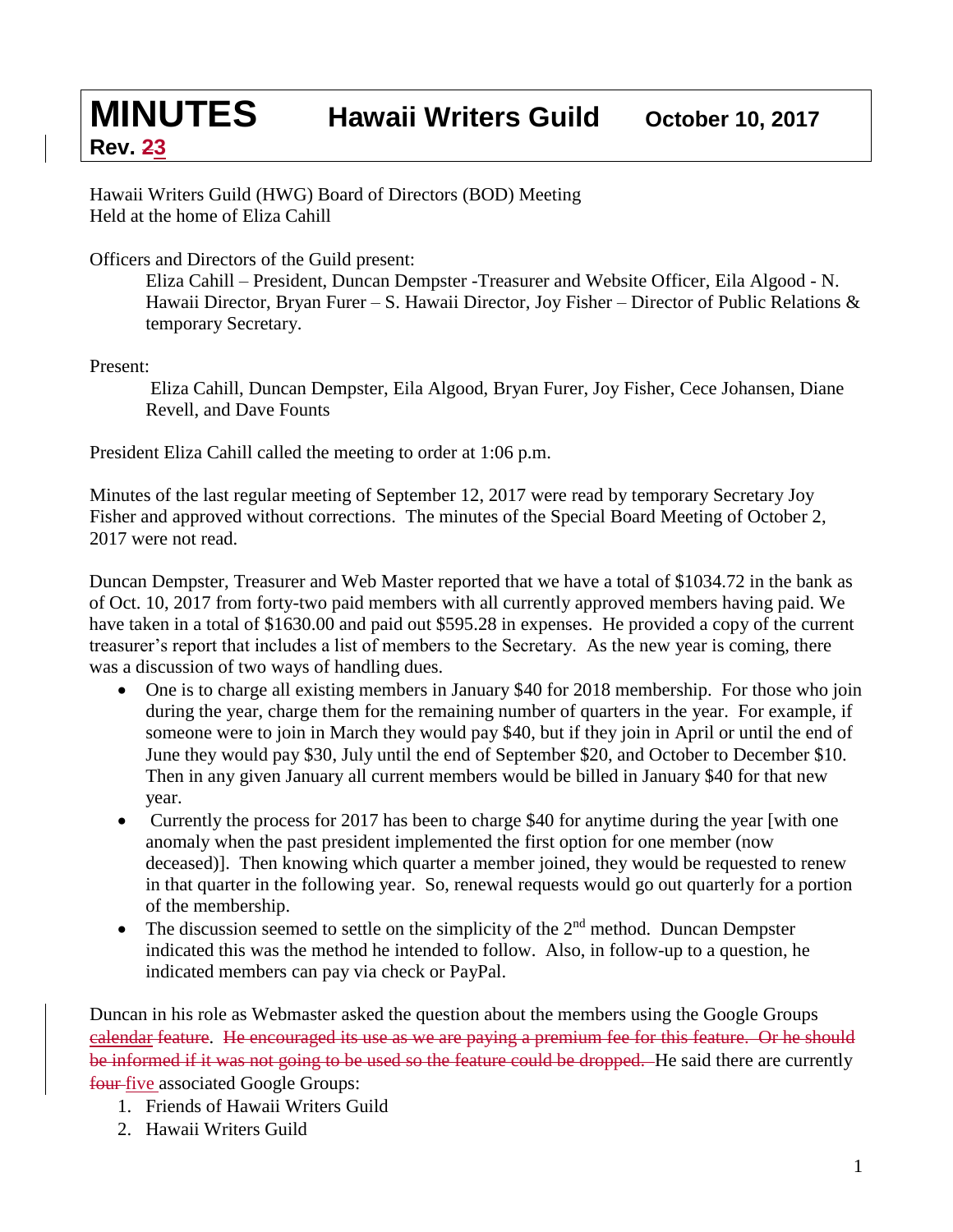## 3. Hawaii Writers Guild-BOD

4. Waimea Writers

4.5.Writers of Waimea

He suggested we determine if all are needed. The one Friends of HWG was not clear in its purpose though it was suggested this was for use by those interested in HWG, but were not writers nor likely to be able to be Professional members of HWG. This multiplicity of google groups pertaining to Hawaii writers and the duplication of membership within each one, results in considerable confusion among the members of all the groups, many whom have no idea that they are members of any particular group. This issue will be resolved by collaboration among Duncan Dempster, Greer Woodward and Eliza in the near future. A later discussion related to this type of person perhaps being allowed (and to pay dues) as a second type of member as an associate or auxiliary member. These would be nonwriters who wanted to support the HWG or writers that wanted to be kept out of the publicity of the HWG website and Facebook page (more later on this topic). The Waimea Writers was the group for the writers that meet at Tutu's House so is not specifically part of the guild. There are similar groups on Google for the NoKo Library Writers Group (North Kohala) and the Kohala Writers which are not part of the HWG, but many of the guild members have come from these writers' support groups.

Eliza submitted for consideration a "Standard code of conduct" and there was discussion of the proposal. The words proposed were not the issue, but the means to have it made known to members and if signing of the code by all members of HWG should be required. The discussion led to agreement of the proposal by Duncan that the code could be included as an update to the HWG Bylaws. The Secretary and President will take the action to update the bylaws accordingly for BOD approval. There was a point of confusion that this would apply to the various affiliated writers' support groups such as the one that meets at Tutu's House, but it was clarified that this was specific to Guild members as many people participate in the various writers' support groups that are not Guild members. A related comment to come from this was that the HWG Bylaws are currently very general and this year work should be done to refine them to be more specific to our organization.

Eliza next raised the issue of nomination and election of a new secretary to fill the remaining term. Diane Revell was the sole nominee as a potential additional nominee previously suggested by Duncan was not running for the position. The nomination was voted upon and Diane Revell was unanimously elected the new HWG Secretary.

## Committee Reports:

- Joy Fisher reported for the Public Relations (PR) and Community Outreach Committee. She had developed a media contact list and volunteered to provide a copy to the North Hawaii District Leader, the South Hawaii District Leader, who coordinate their own public readings, and to the secretary, who requested a copy. She stated that some media want items of interest two weeks in advance of an event. She noted that we are nearing that window for publicizing the next Lit Nite in Waimea, which is scheduled for Nov. 1, and stressed the need for someone to be appointed to coordinate events soon since, in the past, the former president in his second role as PR and Community Outreach (per previous HWG Board minutes) used to line up speakers and coordinate the hosting of this Lit Night event, but the current president does not wish to continue this practice, so a Waimea area event coordinator is needed. Another Lit Nite is scheduled on Dec. 6 in Waimea.
- Webmaster, Duncan Dempster had nothing additional to report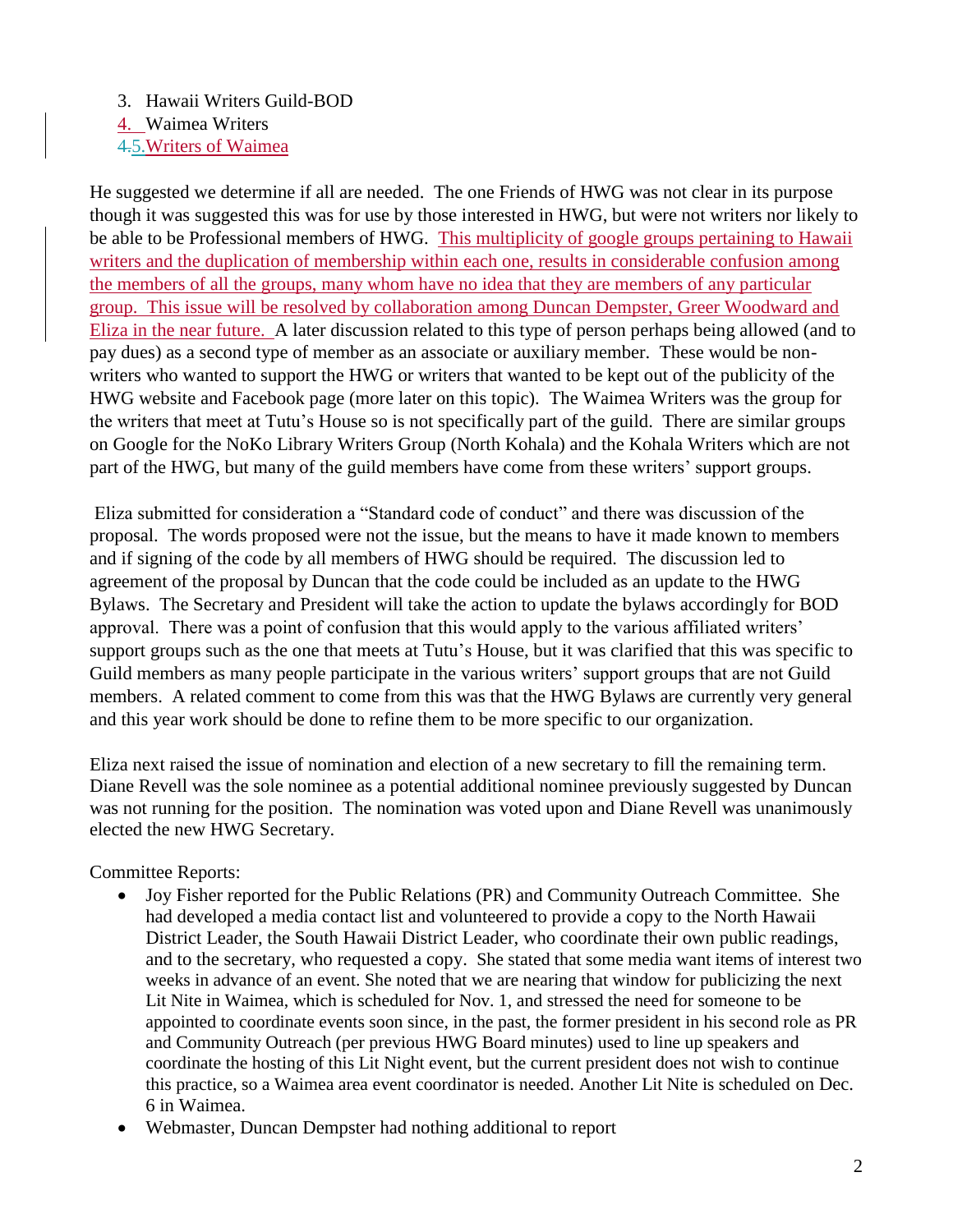- North Hawaii Director Report by Eila Algood indicated the very positive response so far for the two public reading events held at the North Kohala Library with the next one planned for Nov. 13, a Monday. She also relayed she had contacted potential publishers for the North Kohala book project, but was told it would be better if specific to all of the Big Island versus narrowed to North Kohala.
- South Hawaii Director Report by Bryan Furer indicated he had a venue for the Oct. 28 Volcano public reading: Ira Ono's Garden Arts Center. The reading will be held from 4pm-6pm. So far, they only have 4 readers, but if no more come they will each double their reading time. If someone would like to join as a reader the theme being near Halloween is for spooky, macabre, or otherwise scary stories or poems. Joy Fisher suggested she may have a story on torture that fits.
- Vice President Greer Woodward was unable to attend due to a health issue, but submitted her report via e-mail to Eliza with the following information [Note that Diane added references to the Bylaws when deemed appropriate]:
	- o The elections should be held at the next General HWG Meeting currently considered for the 2nd week of January, so the date needs to be set as well as the venue.
	- o Nomination requests to the full membership should be sent Nov. 15 or 16 following the next BOD meeting. [Per the Bylaw, Section 6, a list of candidates developed by an ad hoc Nominating Committee of not less than five persons must be available 60 days prior to the annual General Meeting. The General Membership may also submit nominations to the Board, but not less than 30 days prior to the General Meeting. Certified (signed by a member?) absentee ballots will be allowed at the election.] The requests to the HWG Membership for nominees should include the nomination process, job descriptions for each office, and nomination deadline. A second notice should be sent following the December BOD meeting (Dec. 12?).
	- o Deadline for e-mail/written nominations: Could be Dec. 8, Dec. 15 (if BOD on Dec. 12) or January 1 (but may conflict with holidays and per Bylaws must be 30 days prior to General Meeting). In-person nominations could be allowed for at the General Meeting to nominate others or one's self [per the Bylaws it is not clear this is allowed].
	- o Brief bios of the nominees would be good, but not sure if practical. Some bios are on the HWG website.
	- o Who counts ballots at the General Meeting? Some suggested it should be an independent person who is not a Board member. Otherwise, it could be the Secretary.
	- o Would be nice to plan the event to have a festive announcement of the new slate. Party like, a social event?
	- o She suggests a remembrance of John Holland be held at the General Meeting, statement of his contributions to the art and love of writing and highlights of his work.
	- o She indicated with her current health issues that she feels she should be replaced now as she doesn't feel she can commit to the remainder of her term.
		- Cece Johansen agreed to be considered when Joy nominated her to fill Greer's term until the end of 2017. The nomination was seconded, but a vote for VP was postponed to the next Board meeting to allow for additional nominations before a vote. So, other Board members as well as the full membership are encouraged to provide additional nominees to the President no later than November  $5<sup>th</sup>$ . The vote among the nominees will be held at the next Board meeting and all members are invited to attend.
		- There was some discussion of potential candidates for the 2018 slate of BOD members.
- Eliza provided the President's report.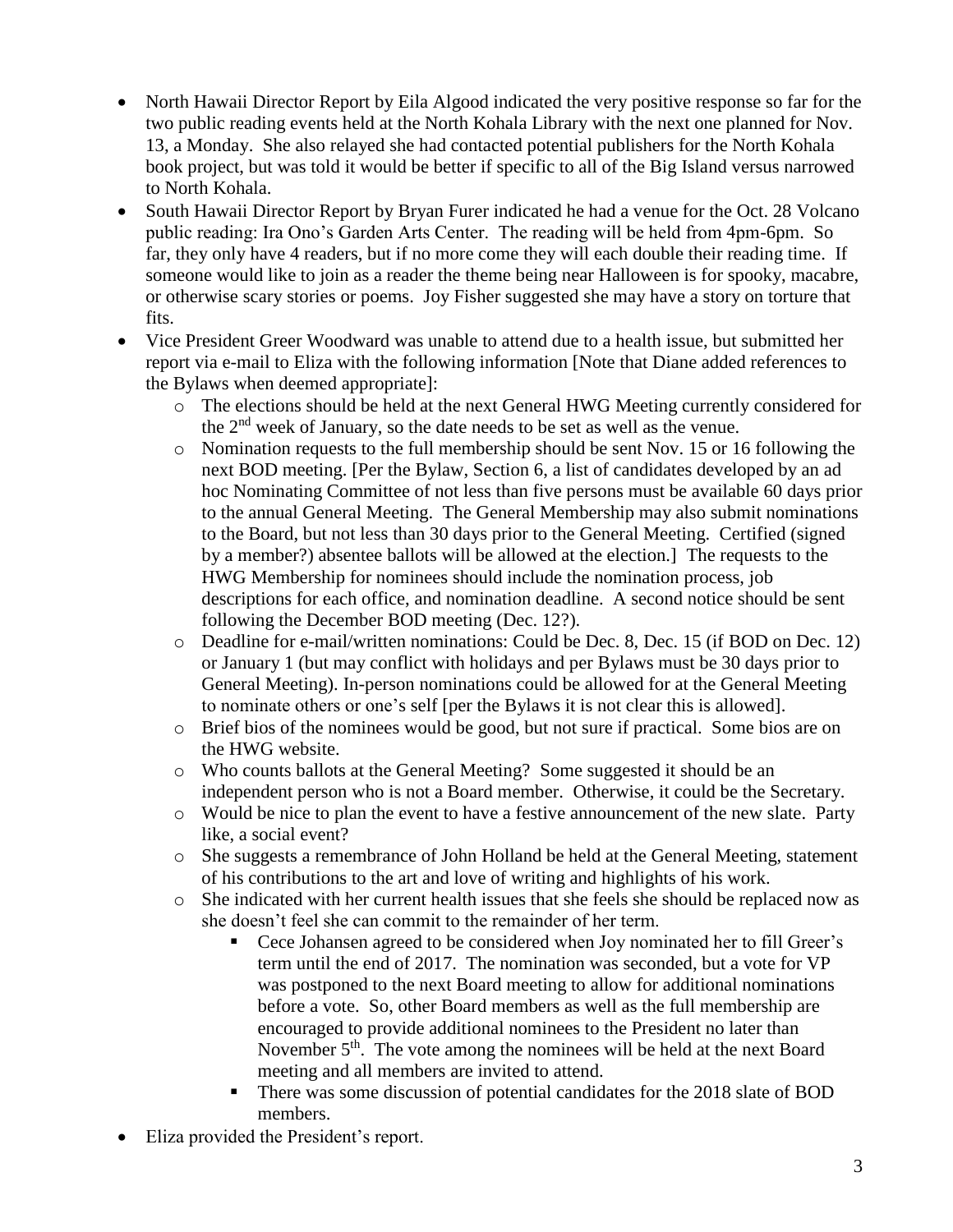- o An Events Committee/Director is needed and is currently a vacant position.
- o Eliza wanted to solicit the top three priorities for projects of the Guild in 2018. She requested that if a written proposal not available at this meeting, the person making the proposal should provide it to her after the meeting. Also, the proposal of Priority Projects is open to the whole Guild. So, if any members have suggestions they should be submitted to the President via an e-mail no later than November 5 to allow the Board and any other members who wish to attend to vote on the top three for our 2018 focus. Then the full set of nominated projects could be voted on at the next Board meeting on November 14 with the meeting open to all of the HWG membership. Much of the meeting was a discussion of this topic:
	- **Tutorials, Panel Discussions or Workshops** on a variety of topics that could include self-publishing; how to approach professional publishers; tools useful for authors such as Create Space, Kindle Direct or similar; how to organize and run a writers group; how to write a synopsis to pitch a book; and genre specific topics such as poetry, science fiction, short stories, graphic novels, etc.
	- **Directory of useful information** like links to on-line tutorials, tools, Toastmasters reading skills; lists of mentors and subjects they cover; who can publish your books locally; editors; media links; and other people to know regarding writing and publishing.
	- **Youth Outreach** that could include a writing contest or other work with the libraries to get more youth involved in writing.
	- **Example 1** Bryan had a specific suggestion he will write up as a proposal that would **connect authors to the public with radio**. This could be via a radio play or reading of an author's writings using professional actors. Eila has some familiarity with the media via her work at the Kohala local radio station KNKR that might provide some insight into what could be done. It could be staged live and recorded for later play on the radio like KNKR or the Hawaii Public Radio stations both of which can also be streamed on-line for a wider hearing.
	- More work to define each of these in detail and then narrow the focus specific to 2018 with some delayed until later if deemed too much for 2018. More project ideas will be solicited from the membership and a vote for the top three will be held at the next Board meeting.
- o What do you want to see the Guild accomplish in 2018? Some of this was part of the prior discussion on priorities. In addition, keeping the current activities of HWG public readings and support to the writers' groups when appropriate. This reiterated the need for an Events Committee/Director to help with the public readings and for any of the workshops, tutorials or panel discussions that we may create. The posting of the public readings to our website and Facebook pages was included and perhaps engagement of a professional videographer to make that happen consistently was mentioned.
- o What does the Guild offer its members? There was a general discussion and Duncan agreed to put out a list of benefits to members currently as well as ones planned in the near term. This also included more discussion of perhaps adding a second type of membership to allow for non-authors to support the HWG. Eliza said she has had more than one person willing to donate to the guild that would like to keep up with its activities, but do not see themselves as authors. This was not settled in the meeting, but there was some support for this concept by several in attendance. [Current Bylaws allow for adding a class of membership other than the Professional Membership with the Boards approval and update to the Bylaws, but does limit voting to dues-paying Professional members.]